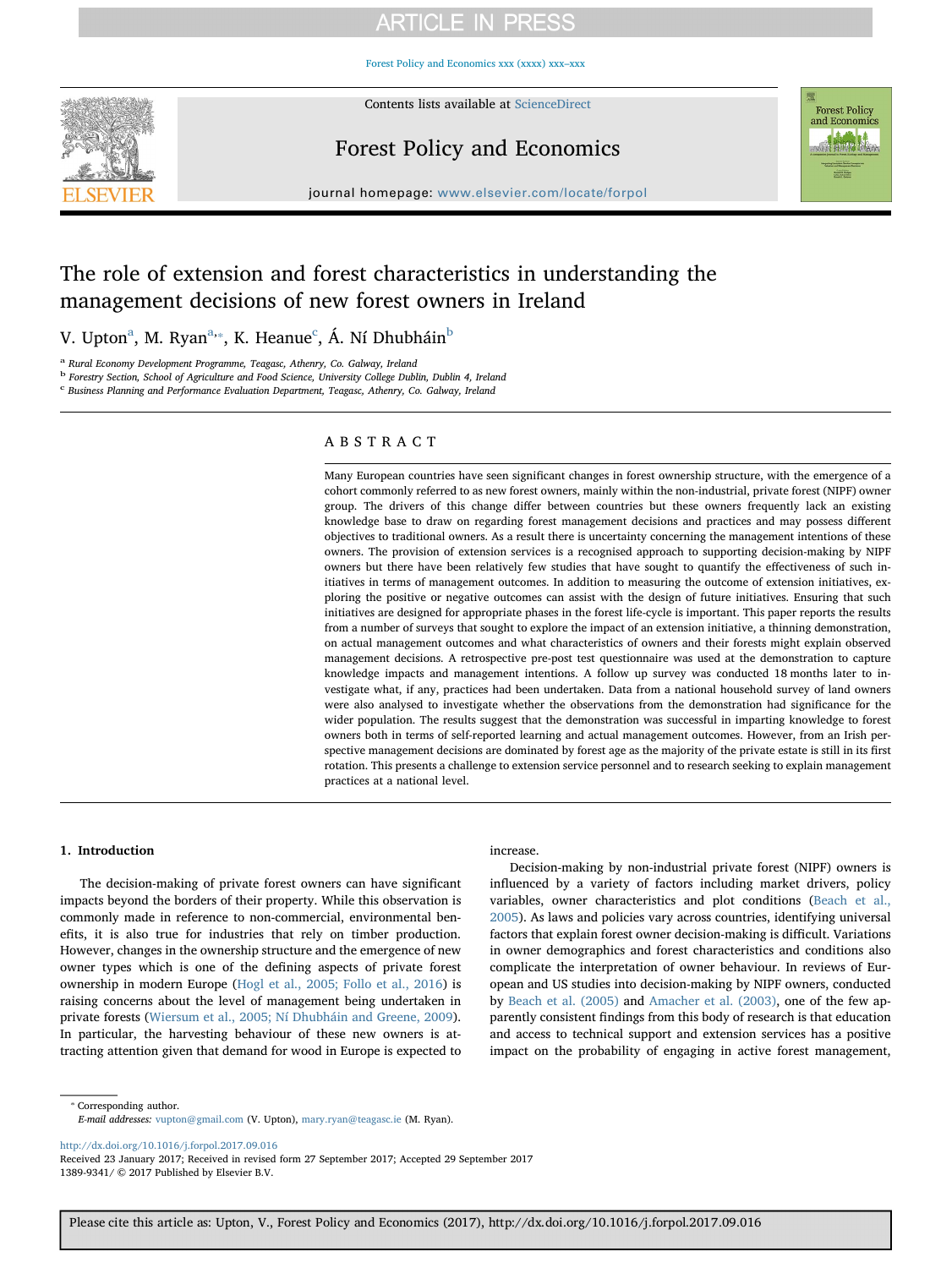such as thinning and harvesting. Given that timber availability from non-industrial private forest lands is strongly influenced by the objectives of individual owners [\(Pattanayak et al., 2002; van Putten and](#page-5-4) [Jennings, 2010\)](#page-5-4), access to extension services can both provide essential information required by forest owners and, also, influence the formation of a normative belief system around what is considered "proper" management ([Wild-Eck et al., 2006\)](#page-5-5).

The increasing diversity amongst private owners and the role of extension in addressing their needs means that there is increasing focus on how and from whom these services should be delivered. The traditional linear form focuses on the delivery and receipt of knowledge between a forestry professional and forest owner although this interaction can be complex. In analysing such interactions, [Virkkula and](#page-5-6) [Hujala \(2014\)](#page-5-6) found that the delivery and receipt of information generally followed the linear form but that owners would typically engage and guide the conversation if they desired. [Kuhns et al. \(1998\)](#page-5-7) showed that forest owners expressed a preference for personal contact with knowledge transfer professionals. Peer-learning has also been shown to be effective in encouraging forest owners to engage in management and develop their knowledge levels ([Ma et al., 2012](#page-5-8)).

Although the provision of knowledge and education is recognised as important in assisting NIPF owners there have been relatively few attempts at investigating and quantifying the effectiveness of extension activities in influencing management practices. Ireland offers an interesting case study for such investigations for a number of reasons. First, private forestry in Ireland is dominated by new forest owners, i.e. farmers, who have been offered financial supports (co-funded by the EU) since the 1980s to establish forests on previously agricultural land. The Irish Forest Service estimates that the private forest estate contained 342,296 ha in 2012, with over 70% of this area established since 1980 with the aid of public supports ([Forest Service, 2013](#page-5-9)). These landowners were primarily farmers who planted part of their holding and would have been engaging with forestry for the first time ([Duesberg](#page-5-10) [et al., 2014](#page-5-10)). Thinning typically commences in Ireland between fifteen and twenty years of age in productive forests, therefore much of the private estate is at the age of first thinning. Farm/private forestry is relatively new to Ireland, in contrast to the situation that prevails in other European countries which have a long tradition of forestry and where many forest owners would traditionally have had access to a bank of inherited practical management knowledge and a traditional engagement in harvesting ([Kuuluvainen et al., 1996\)](#page-5-11). However, the structural changes that are currently being witnessed in Europe, including the increase in new forest owners, mean that the potential knowledge gap that Irish forest owners are experiencing may be an increasing feature of private forest ownership in general in Europe. These new-owners may possess more multifunctional objectives for their forests as reflected in the intensity of their harvesting intentions ([Blanco et al., 2015](#page-5-12)). The engagement of forest owners in harvesting has also a particular relevance in Ireland as there are ambitious targets to expand the Irish forest estate and annual harvest to support the indigenous timber-processing industry and to produce other forest-related benefits. This includes a doubling of timber harvesting in the next two decades from its current rate of approximately four million  $m^3$ , with almost all of this increase forecast to come from the private estate ([Phillips et al., 2016](#page-5-13)). These forecasts assume that forests will be managed in a similar manner to those of the state forestry company, which generally include regular thinning and a clearfell system. Although the planning and establishment of these grant-aided forests is generally contracted to professional foresters, the cost of which is covered by grants, once forests are established successfully, there are no obligations for owners to manage their forests for a given purpose. There are already concerns that the lack of forest knowledge and tradition amongst these new owners means that they are often not confident about undertaking potentially risky harvesting operations (both economically and silviculturally) and instead may opt not to thin their forests. This is despite the fact that timber production is a significant

#### V. Upton et al. *Forest Policy and Economics xxx (xxxx) xxx–xxx*

management objective for them ([Ní Dhubháin and Greene, 2009](#page-5-14)).

Forestry extension services, undertaken by Teagasc the state agriculture and food development authority, have been evolving in Ireland to meet the challenges that the developing private forest estate and its new owners present. In addition to offering advice on an individual face to face basis and through demonstration events, advisors actively support the development of producer groups at a local level. Thus, Irish forestry extension services operate through linear knowledge transfer, peer-learning and expert-led group demonstration. In recent years a considerable focus of this extension effort has been directed at forest owners and their harvesting behaviour. This focus has been supported by research findings that private forest owners who attend extension activities are more likely thin their forest ([Ní Dhubháin et al., 2010\)](#page-5-15) and that many owners are cognisant of their poor knowledge of management practices, particularly when it comes to harvesting decisions ([Maguire et al., 2010](#page-5-16)). The need for extension activities is further highlighted by findings that even if owners intend to thin, many have a poor understanding of the optimal time for first thinning [\(Maguire](#page-5-16) [et al., 2010\)](#page-5-16). This is particularly relevant in Ireland, where storm damage is a common occurrence, and where delaying first thinning may increase the risk of endemic windthrow. Thus, forests should be thinned before they reach a critical height with respect to windthrow. Extension activities are, therefore, often targeted at those owners who have forests that have not yet reached this critical stage.

This paper describes a longitudinal study which aims to explore the effectiveness of a forest thinning demonstration through the use of a face to face retrospective pre-post test questionnaire administered after the demonstration event and a telephone survey conducted 18 months later. In particular, this study attempts to determine whether self-reported knowledge levels changed as a result of attending the demonstration and to track forest owner intentions to undertake forest management interventions. In addition, data from a nationally representative farm survey (which includes farm forest owners) was employed to explore the factors that influence management decisions more generally and to expand the findings of the longitudinal study.

## 2. Methods

## 2.1. Longitudinal study

The first stage of the longitudinal study was conducted at a forestry extension event which demonstrated the operations that need to be carried out in advance of undertaking the first thinning operation in a forest stand as well as the actual harvesting process. The event took place on a 6 ha private forest in County Roscommon in the west of Ireland. The demonstration was publically advertised but invitations were also sent to owners in the region whose forests were close to the stage of first thinning. The demonstration focused on planning and operational topics related to first thinning in conifer forests. These included the provision of access both in terms of the cutting of forest inspection and brash paths and forest road construction; the felling licence application process (forest owners in Ireland are legally required to have a licence in advance of felling) and basic timber measurement; and environmental, operational and contractual considerations around the timber harvesting process. In addition information about the lengths and sizes of logs required by the market, the relevant timber prices, how to market the timber and how to safeguard against the theft of logs from the forest were covered during the demonstration. Face to face interviews were conducted with all of the 36 owners who attended the demonstration. A retrospective pre-post test questionnaire [\(Davis,](#page-5-17) [2003\)](#page-5-17) was used at the demonstration to identify whether the owners level of understanding of a topic and confidence to undertake management actions, or what is conventionally understood as the 'knowhow' type of knowledge ([Polanyi, 1978; Jensen et al., 2007\)](#page-5-18), had improved. Owners were also asked about their intentions in relation to future management actions.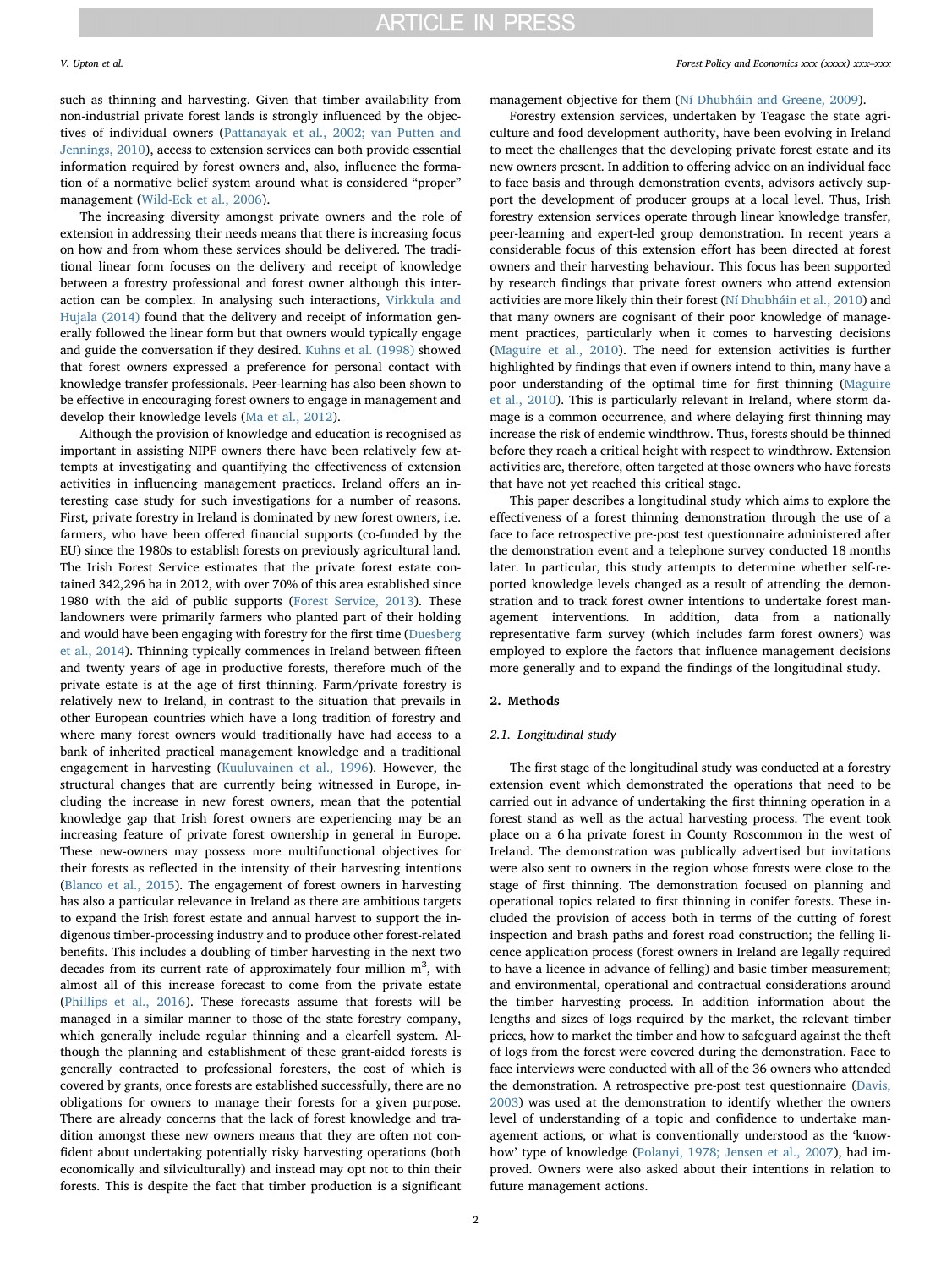# **ARTICLE IN PRESS**

The retrospective pre-post test questionnaire sought to capture the self-reported knowledge, described as understanding, of participants on the eight planning and operational topics addressed in the thinning demonstration, before it took place and also after. Respondents could rate their understanding from 1 to 5 with the question presented in the following manner:

"Rate your level of understanding of the following topics before and after the demonstration:

Very little understanding about topic  $= 1$ , basic understandingneed to know more = 2, good understanding – would not be confident about putting it to use  $= 3$ , good understanding-would be reasonably confident about putting it into use  $= 4$ , very good understanding-would be very confident about putting it into use  $= 5$ ".

A follow-on phone survey of the 36 attendees of the thinning demonstration was conducted 18 months later. Only 26 of the owners who had attended the demonstration took part in this follow-one survey; the remaining participants could not be contacted or did not want to participate in the follow-up. During the phone survey respondents were asked about the actual management practices, such as creating brash paths for access and surveying purposes and thinning, they had undertaken. They were also asked an open ended question about why they had not undertaken specific practices and their responses were recoded into categories.

The demonstration and phone surveys were based on a relatively small sample size and a combination of continuous and ordinal response data. Data, maintaining the original coding, were tested for normality, transformed and re-tested but were still not normally distributed. Therefore, the appropriate test to use for comparing mean score responses was the Wilcoxon Signed Rank Test for non-parametric data, which is the equivalent of the dependent  $t$ -test for parametric data. The full sample was used to test the pre- and post-event responses to examine the impact of the event on stated understanding. The phone survey sub-sample was divided into those who had implemented a management intervention and those who hadn't, to explore whether their stated changes in understanding differed. The average forest age of different cohorts was calculated to explore its importance in understanding management practices.

## 2.2. National Farm Survey

The Teagasc National Farm Survey (NFS) is an annual survey of farms in Ireland that uses a quota based on enterprise and size to achieve a representative sample of Irish farms with a standard output greater than €8000. The main NFS sample comprises 922 farms which, when weighted, represent 79,292 farms from the total farm population of 139,860. This survey forms the basis of the Irish data contribution to the EU Farm Accountancy Data Network (FADN) database. A supplementary survey is conducted on a sub-sample of farms annually, a number of months after the main survey. Although the sample is smaller, a similar sampling frame is maintained. The 2012 supplementary survey included questions on forestry. There were 788 farmer respondents of which 85 were also forest owners.

The NFS collects data on a range of socio-demographic and economic factors. Respondents who had forests were asked a series of questions pertaining to their motivations for planting and their management practices. Respondents were also asked whether they had thinned their forest and for the reason if they had not. Data from the NFS were used to expand on the findings of the longitudinal survey and to investigate whether similar influencing factors could be identified in a national context.

For the NFS generated data, tests of normality were conducted on the continuous variables which were not passed. Thus, continuous variables were analysed using a Mann-Whitney-Wilcoxon test and the Pearson Chi-squared test was utilised for binary variables. Other variables are expressed as averages or proportions as identified. Similar to the thinning demonstration data, this sample was divided amongst

#### V. Upton et al. *Forest Policy and Economics xxx (xxxx) xxx–xxx*

#### <span id="page-2-0"></span>Table 1

Results of pre- and post-event mean understanding scores for full sample ( $N = 36$ ).

| Topic                                                                                                                                                                                                  | Pre-event                                             | Post-event                                           | $P-valuea$                                                  |
|--------------------------------------------------------------------------------------------------------------------------------------------------------------------------------------------------------|-------------------------------------------------------|------------------------------------------------------|-------------------------------------------------------------|
| Access – internal and external<br><b>Felling licences</b><br>Basic pre-thinning measurement<br>Harvesting - operational issues<br>Timber categories<br>Timber security<br>Marketing and selling timber | 2.48<br>2.42<br>1.90<br>2.07<br>2.00<br>1 7 1<br>1.90 | 3.97<br>4.13<br>3.60<br>3.79<br>3.93<br>3.57<br>3.52 | 0.000<br>0.000<br>0.000<br>0.000<br>0.000<br>0.000<br>0.000 |
| How to go about thinning your forest                                                                                                                                                                   | 2.19                                                  | 4.03                                                 | 0.000                                                       |

<span id="page-2-2"></span><sup>a</sup> Wilcox signed ranks test.

owners who had thinned their forest and those who had not and differences between cohorts were tested statistically.

### 3. Results

### 3.1. Demonstration and phone survey

A full data set from the thirty-six respondents was achieved for the pre- and post-event understanding ratings. Respondents indicated an increase in their levels of understanding across all topics and, as a whole, a positive and statistically increase in self-reported understanding was identified. However, as shown in [Table 1,](#page-2-0) while participants record that after the event they would be reasonably confident about putting their knowledge of felling licences and how to go about thinning into use, they recorded that they would be less confident about putting the other elements of the demonstration into use. It is interesting to note that amongst the lowest scoring issues pre-event were measurement and marketing timber, skills which experienced forest owners are likely to possess.

The follow-up phone survey 18 months later focused on the management actions that owners had undertaken since the demonstration or planned to take in the future. Owners were also asked about their advice requirements. The number of owners who had planned to create inspection paths and thin their forest after the demonstration and those who had actually undertaken the actions by the time of the follow-up survey are presented in [Table 2](#page-2-1). This shows a large proportion of participants that declared an intention to undertake management actions after the demonstration but the actual results are mixed.

Out of the 19 who planned to put in inspection paths after the demonstration, 10 had done so confirming the learning from the demonstration and confidence in that learning identified in the retrospective pre-test. Of the 14 respondents who had inspection paths (including those that had them installed in advance of the demonstration), 12 had installed them themselves and two were in management agreements with an external company that had undertaken the work. Nevertheless, a further 9 of those who said they planned to install inspection paths did not. Two respondents had thinned their forest but a further six were in the process of preparing and planned to undertake

<span id="page-2-1"></span>Table 2

Management practices undertaken by owners before the demonstration, stated as planned during survey and actually undertaken 18 months later ( $N = 26$ ).

|                          | Yes | No | No answer                |
|--------------------------|-----|----|--------------------------|
| Inspection paths         |     |    |                          |
| Already undertaken       | 4   | 20 | $\mathfrak{D}_{1}^{(1)}$ |
| Planned after demo       | 19  | 3  | 4                        |
| Undertaken after 18 mths | 14  | 11 |                          |
| <b>Thinning</b>          |     |    |                          |
| Already undertaken       | 0   | 26 | 0                        |
| Planned after demo       | 18  | 5  | 3                        |
| Undertaken after 18 mths | 2   | 24 |                          |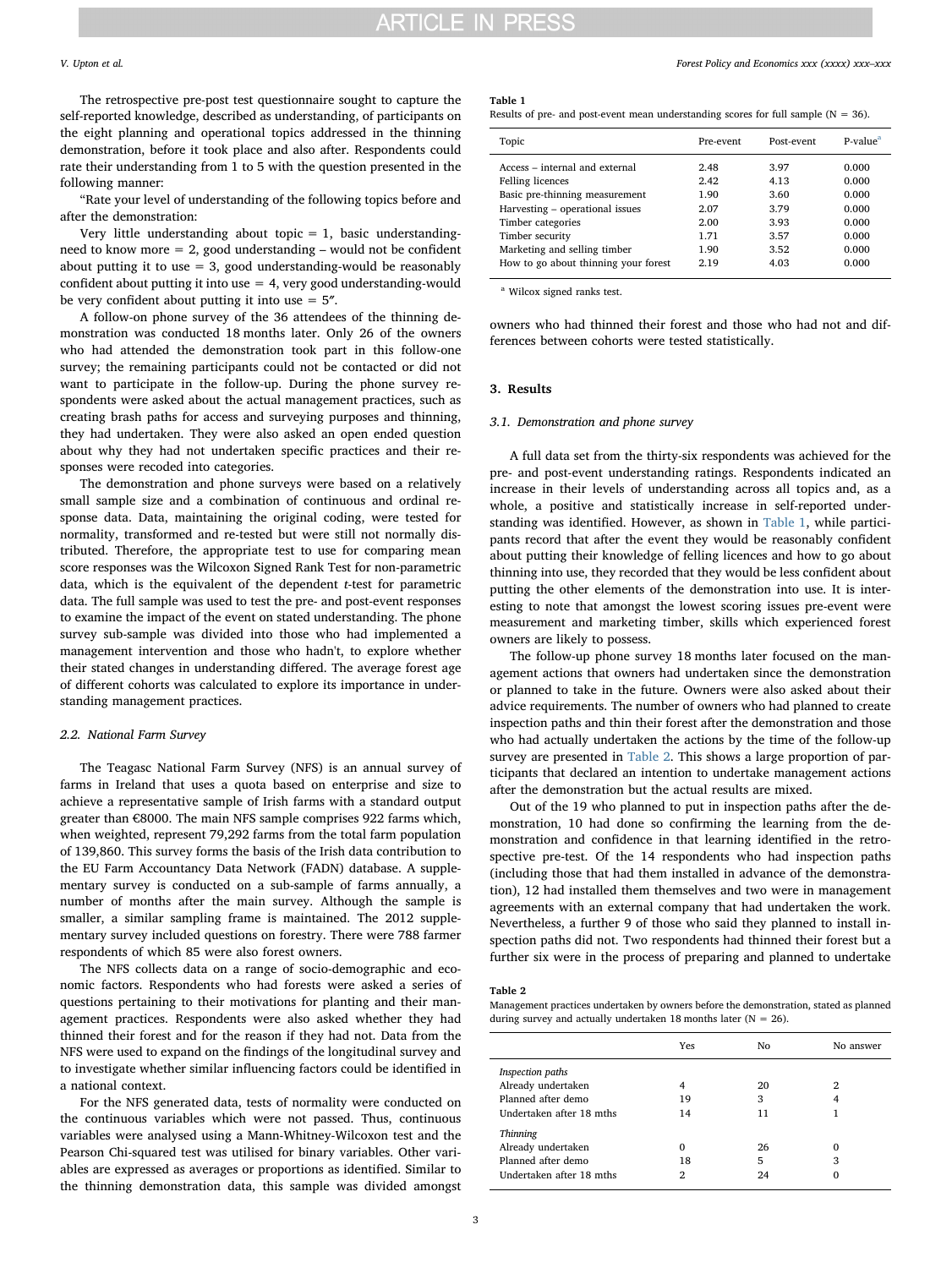#### <span id="page-3-0"></span>Table 3

Average age of forests for owners by thinning response.

| Response                               | n  | Ave. age of forest |
|----------------------------------------|----|--------------------|
| Has thinned                            | 2  | 20                 |
| Planning in next 6 months              | 6  | 15.5               |
| Too young                              | 12 | 13.3               |
| Windthrow/not productive enough/access | 5  | 19.75              |
| Lack of information                    |    | 15                 |
| N                                      | 26 |                    |
|                                        |    |                    |

the work in the following six months, again supporting the learning and confidence about putting that learning into use, identified at the demonstration event. Notwithstanding this, 15 others who recorded that they planned to thin after the event did not. The majority of the remaining respondents described their forests as still being too young to thin and some were not planning any intervention due to concerns about increased windthrow risk, the unproductivity of the forest or the difficulty of accessing the forest. It should be noted that in Ireland there can be a time lag of up to two or three years between making the decision to thin and being in a position to approach timber buyers, having received a licence to thin and carried out the necessary access and preparatory work.

Although only one respondent indicated that they had not thinned due to a lack of information, 16 of the respondents who had not thinned indicated that they would seek more information before thinning, suggesting that they might not be fully confident about putting their knowledge into use. This again supports the need for extension interventions to target owners at specific stages that match their immediate needs. As thinning is related to the age of the forest, the average age of the forest is presented in [Table 3](#page-3-0) for each respondent type. Although issues such as productivity and stocking will strongly influence the age of first thinning, the results suggest that forest owners are likely to be making the correct silvicultural decision. Teagasc advise that first thinning of Sitka spruce forests (which was the species that comprised the forests of the respondents) can occur between the ages of 13 and 24 depending on productivity levels [\(Teagasc, 2016\)](#page-5-19).

When the sample is divided into those who had subsequently thinned or were planning to thin in the next 6 months and those who have not thinned there is some indication that the latter group had a lower self-reported understanding of many of the issues covered in the demonstration prior to the event. This difference is not seen in the "After" rating reported in [Table 4,](#page-3-1) which suggests a successful knowledge transfer event. This analysis highlights two things. First, the fact

#### <span id="page-3-1"></span>Table 4

Self-reported understanding levels pre- and post-event for owners who had thinned or plan to and those who have not.

| <b>Issue</b>                            | Not thinned   |       | Thinned       |       | P-value<br>before <sup>a</sup> | P-value<br>after <sup>a</sup> |
|-----------------------------------------|---------------|-------|---------------|-------|--------------------------------|-------------------------------|
|                                         | <b>Before</b> | After | <b>Before</b> | After |                                |                               |
| Access – internal and<br>external       | 1.9           | 3.9   | 3.0           | 4.0   | 0.115                          | 0.334                         |
| Felling licences                        | 1.8           | 4.0   | 3.0           | 4.5   | 0.046                          | 0.137                         |
| Basic pre-thinning<br>measurement       | 1.5           | 3.5   | 2.8           | 3.9   | 0.041                          | 0.370                         |
| Harvesting -<br>operational issues      | 1.9           | 3.9   | 2.7           | 3.7   | 0.225                          | 0.544                         |
| Timber categories                       | 1.7           | 3.9   | 2.6           | 4.1   | 0.091                          | 0.577                         |
| Timber security                         | 1.4           | 3.4   | 2.4           | 3.8   | 0.012                          | 0.592                         |
| Marketing and selling<br>timber         | 1.3           | 3.2   | 2.5           | 3.8   | 0.015                          | 0.350                         |
| How to go about<br>thinning your forest | 1.5           | 3.9   | 3.1           | 4.5   | 0.003                          | 0.118                         |
| N                                       | 18.0          |       | 8.0           |       |                                |                               |
| Ave. forest age                         | 16            |       | 16.6          |       |                                |                               |

<span id="page-3-3"></span><sup>a</sup> Wilcox signed ranks test.

#### V. Upton et al. *Forest Policy and Economics xxx (xxxx) xxx–xxx*

## <span id="page-3-2"></span>Table 5

Differences in forest and owner characteristics between thinned and unthinned forests in NFS 2012.

| Variable                                               | Thinned   | Unthinned | P-value |
|--------------------------------------------------------|-----------|-----------|---------|
|                                                        | Mean      | Mean      |         |
| Forest Area <sup>a</sup>                               | 14.72     | 10.7      | 0.151   |
| Forest Age <sup>a</sup>                                | 18.7      | 12.8      | 0.002   |
| Soil group $(1-3)^a$                                   | 1.29      | 1.66      | 0.063   |
| Land owned (ha) <sup>a</sup>                           | 81.58     | 67.58     | 0.286   |
| Married $(1$ -yes, 0-no) <sup>b</sup>                  | 0.79      | 0.80      | 0.913   |
| Age (years) <sup>a</sup>                               | 58.56     | 54.47     | 0.174   |
| Gender (1-male,0-female <sup>b</sup>                   | 1.00      | 0.94      | 0.337   |
| Household size $(n)^a$                                 | 3.29      | 3.34      | 0.898   |
| Formal agri. training $(1$ -yes, $0$ -no) <sup>b</sup> | 0.71      | 0.70      | 0.952   |
| Part-time farm $(1$ -yes, 0-no) <sup>b</sup>           | 0.53      | 0.41      | 0.547   |
| Family farm income $(\epsilon)^a$                      | 50,735.26 | 34,707.84 | 0.233   |
| Cattle/sheep $(1$ -yes, $0$ -no) <sup>b</sup>          | 0.47      | 0.53      | 0.670   |
| N                                                      | 17        | 68        |         |

<span id="page-3-4"></span><sup>a</sup> Mann-Whitney-Wilcoxon test.

<span id="page-3-5"></span> $^{\rm b}$  Chi-squared test.

that some attendees already possessed good understanding levels before attending the event and that these participants may have already been in the process of organising the thinning of their forest. Second, it suggests that a certain threshold critical level of knowledge about thinning is required before action takes place.

### 3.2. NFS 2012 sample

Only 11% of the farmers in the 2012 farm survey had planted forests giving a forest owner sample of 85. Amongst this group 17 (20%) had thinned their forest. As shown in [Table 5,](#page-3-2) there was little difference between the farm and farmer characteristics of the forest owners who had thinned and those who had not. On the basis of agricultural extension studies previously undertaken in Ireland, which had shown that farm and farmer characteristics such as farm size, farm system, soil type, farmer age, marital status and education levels have an impact both on the level of participation/adoption of new practices (e.g. [Cawley et al., 2015; Hennessy and Heanue, 2012\)](#page-5-20) significant differences were anticipated between those farmers that had thinned and those that hadn't on the basis of these variables; however this was not the case for the forest owners in the NFS. Forest age was the only variable found to be significantly different between the two groups with the average age of thinned forests being 19 years. The age of unthinned forests, 13, again suggests that owners are not making incorrect silvicultural decisions thus far. Interestingly, soil group, a three point scale of general land productivity with 1 being the most productive, differed but was not found to be significant at a 5% level. Although this variable would be expected to reflect productivity it relates to the whole farm rather than that of the forests alone. Similarly, while the average family farm income was higher for those farms that had planted, the difference was not statistically significant. The motivations for planting forests of these two groups, such as the use of marginal land or future timber income, were also compared but no statistically significant differences were identified and, for brevity, the results are not reported. This is also a surprising result and again suggests that forest age may be dominating silvicultural options and hence owner decision making to date.

Owners were asked why they had not undertaken thinning and forest age was again noted as the primary reason amongst this cohort ([Table 6\)](#page-4-0). Only 6% of respondents indicated that uncertainty around how to undertake thinning was the primary reason for not having thinned. However, this does not include owners who are aware that their forest is currently too young but may face knowledge challenges in the future.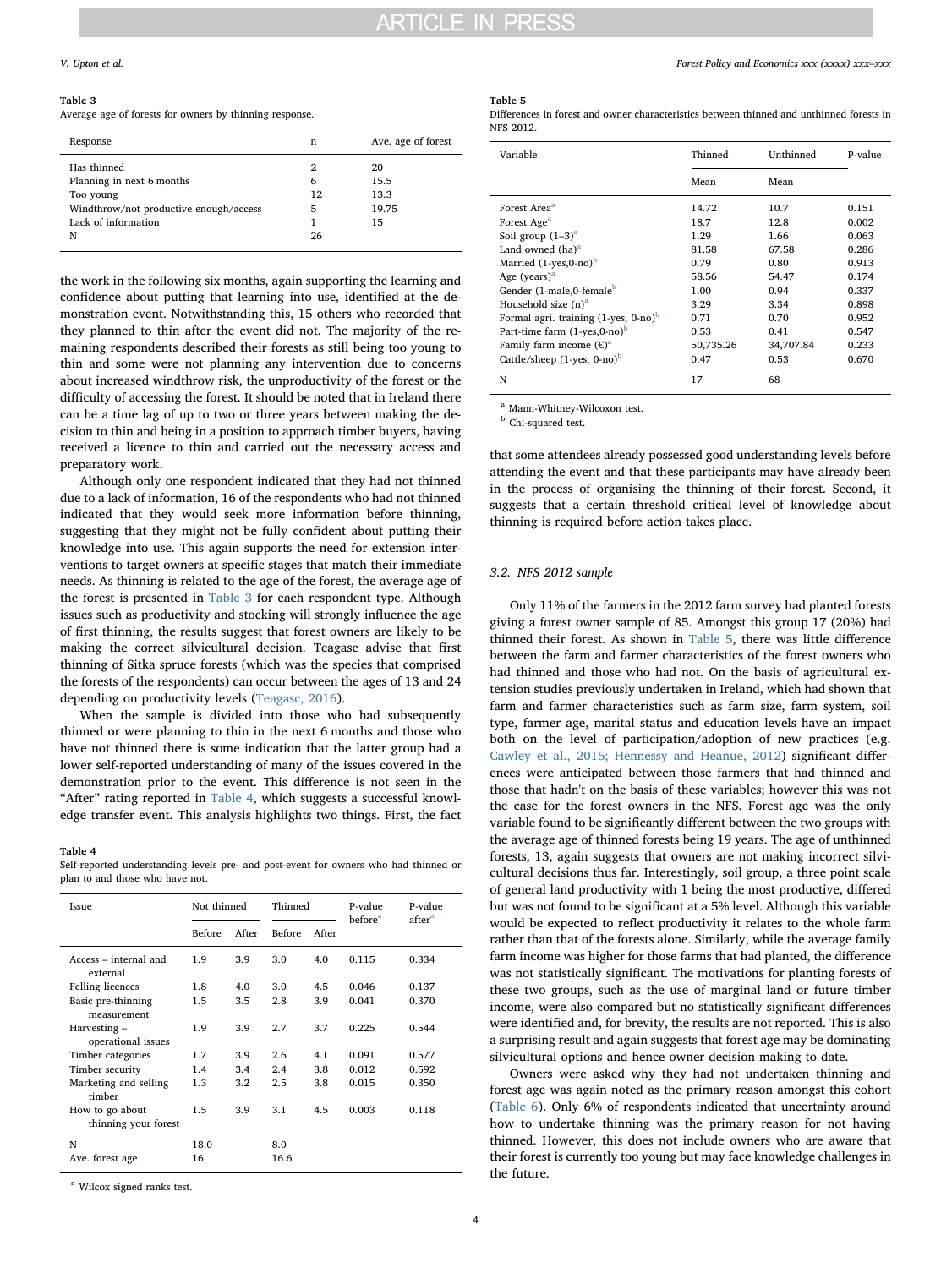#### <span id="page-4-0"></span>Table 6

Reasons for not having thinned for NFS 2012 sample.

| Reason                                  | N              | $\%$  |
|-----------------------------------------|----------------|-------|
| Forest too young                        | 45             | 66.18 |
| Not profitable due to size              | 9              | 13.24 |
| Not sure how to thin                    | 4              | 5.88  |
| Forest is unstable                      | $\overline{2}$ | 2.94  |
| Timber is better from unthinned forests |                | 1.47  |
| No answer                               | 7              | 10.29 |
| Total                                   | 68             | 100   |
|                                         |                |       |

#### 4. Discussion

Significant uncertainty surrounds the motivations and management intentions of new, private forest owners in Europe. This presents a challenge to the implementation of forest policies that require management interventions and to forecasting the flow of ecosystem services from private lands. Although generally smaller in size than industrial forests, NIPFs are major sources of timber in many countries and, as a result, there is significant interest in understanding their management practices and goals ([Vokoun et al., 2006](#page-5-21)). The ambitious goals of Irish forestry policy, including the expansion of forest cover and a significant increase in timber production from private forests, are predicated on the engagement of private landowners, not only with the idea of planting land but also in managing it for timber production. Policy makers wishing to support management practices on NIPF can employ financial incentives, regulatory restrictions or extension services or a combination of the three, each of which have their own strengths and weaknesses. However, in order to understand forest owner's management practices it is important to gain insight into their knowledge requirements and the conditions of their forests. Policies and programs that fail to address the requirements of owners are unlikely to be successful even where financial incentives are offered for desirable management practices ([Serbruyns and Luyssaert, 2006; Kilgore et al., 2007](#page-5-22)). Also, management practices cannot be understood in the absence of knowledge of the silvicultural requirements of the forest.

There are few published examples of extension studies that explore the management outcomes of individual interventions. In a US study tracking owners who were invited to participate in an outreach initiative, [McCuen et al. \(2013\)](#page-5-23) observed few changes over a six month period although a small number of owners engaged with forestry professionals and developed management plans after engaging with the effort. That study also found that owners who were spatially separated from their properties, absentee owners, and those with smaller farms were more likely to participate in the outreach initiative. In a large scale US study, [Kilgore et al. \(2015\)](#page-5-24) found that owners who had engaged with some form of assistance, management plans, cost-share or advice, were more likely to have engaged in active forest management and to harvest timber than those who had not. Evaluation studies of forestry extension methods carried out in Mississippi by [Londo and](#page-5-25) [Monaghan \(2002\),](#page-5-25) found intensive forest workshops which included follow-on reports, to be particularly effective. This is corroborated by Teagasc forestry extension advisers who have expressed the view that owners are more confident in adopting technologies once they have seen the technology being demonstrated. Survey respondents at the thinning demonstration also reported that they found the event 'useful', 'informative', 'valuable' and it enabled them to 'meet other owners' and 'compare forests. For 'new' forest owners, this element of social or peer learning is an important component of extension which is being developed in the form of adviser facilitated forest discussion and producer groups. This study highlights the importance of extension services in promoting active management practices amongst new forest owners but also the necessity to understand these practices in the context of forest stage. The survey conducted at the demonstration and subsequent phone survey show that the majority of participants went on to install

inspection paths in their forests, a key practice that facilitates future inventory and thinning. A significant number had also thinned their forest or were planning to thin in the immediate future. Amongst those who had yet to thin, the majority believed that their forest was too young and the information available on forest age confirmed this to be the case.

The study identified a significant positive increase in subjective measures of understanding before and after the demonstration event across the sample. The pre-event responses were found to differ between owners who had, or planned to thin, and those who had not. However, these differences disappeared after the demonstration, indicating a successful knowledge transfer intervention. The differences in forest age suggest that owners with forests closer to thinning stage may have already started the process of gaining knowledge, possibly from attending previous demonstration events, to assist them in their decision making. However, although plausible, this study cannot say anything definitive about cumulative knowledge and management capacity building from previous events, although this could be a focus for future research. In addition, most owners who had not thinned, indicated that they would seek out additional advice before engaging in active management, suggesting that knowledge formation and management capacity building is an ongoing and evolving process. This follows work that was previously undertaken in Ireland which identified a significant lack of forest management knowledge amongst private forest owners ([Maguire et al., 2010](#page-5-16)). However, [Blanco et al. \(2015\)](#page-5-12) propose that forest owners with productionist objectives may not have deep knowledge of forest management based on a meta-analysis study. Thus, the long term impact of this knowledge gap on timber production is not clear.

The results of the NFS display a lack of significant differences between respondents who had thinned their forests and those who had not, both in terms of forest and owner characteristics and motivation for entering forestry. However, again the importance of forest age is highlighted as it was the only variable that was significant at a 5% level between the two groups.

Overall, the results strongly suggest that adapting extension interventions and targeting them at owners whose forests are close to the stage of requiring management would result in increased effectiveness and outcomes from extension initiatives. [McCuen et al. \(2013\)](#page-5-23) concluded that advisory services should be targeted at new owners within the first two years of ownership. From an Irish perspective, as most new forest owners also established the forest it is likely that support will be required before and during planting, essentially the start of ownership. In relation to thinning and harvesting support, this should be targeted in advance of major interventions, such as first thinning.

The results of this study did not find a significant difference between the stated post-event knowledge levels or motivations in the NFS of owners who had undertaken thinning of their forest compared to those who had not. However, there is some evidence that the absolute knowledge levels on critical management issues post-event is higher for those who had thinned their forests. What is confirmed by the study is that management practices in Ireland are critically influenced by the age distribution of private forests. In addition to the significant number of new forest owners, many of Ireland's forests are themselves new. In addition, the translation of forest owners' intentions into actions is a slow process which will probably involve a number of extension interventions including demonstration, hands-on learning, follow-up information and the development of further opportunities for peer learning. Although the results indicate that extension can play a positive role in transferring knowledge and promoting active management, it is likely that gaining an understanding of management practices amongst Irish NIPF owners will only be possible in the coming decade as a significant number of forests reach maturity. Thus, opportunities exist to explore management practices amongst new forest owners as both their own knowledge and their forests develop.

Extension initiatives focused on timber production are the most